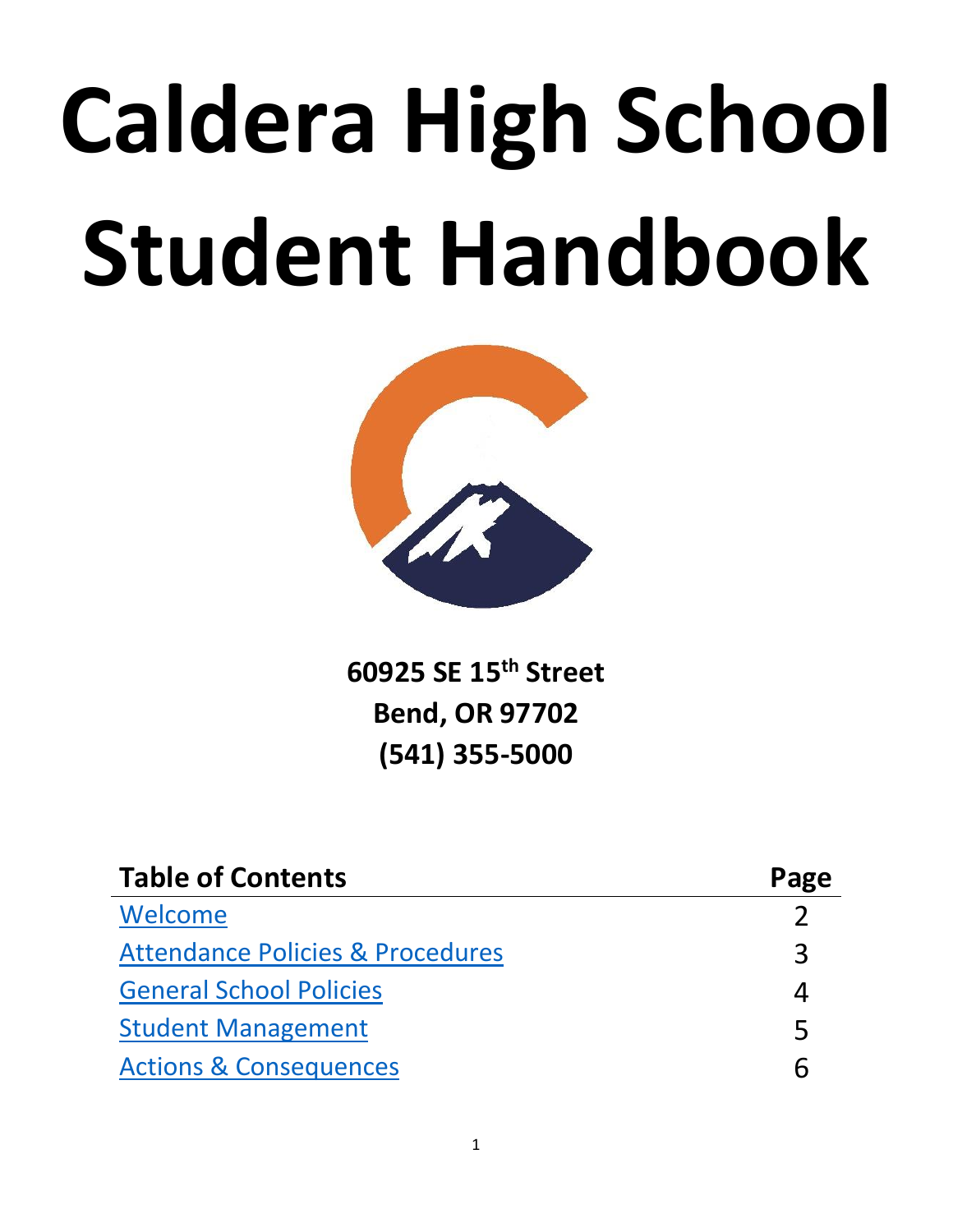

# **Welcome to the Wolfpack!**

<span id="page-1-0"></span>This handbook covers the basic expectations, rules, and policies governing the way students, staff, and others relate within the high school community. The school staff and administration have the responsibility to ensure that all policies are administered fairly and equitably. Students and parents are encouraged to become familiar with the basic principles incorporated in this handbook.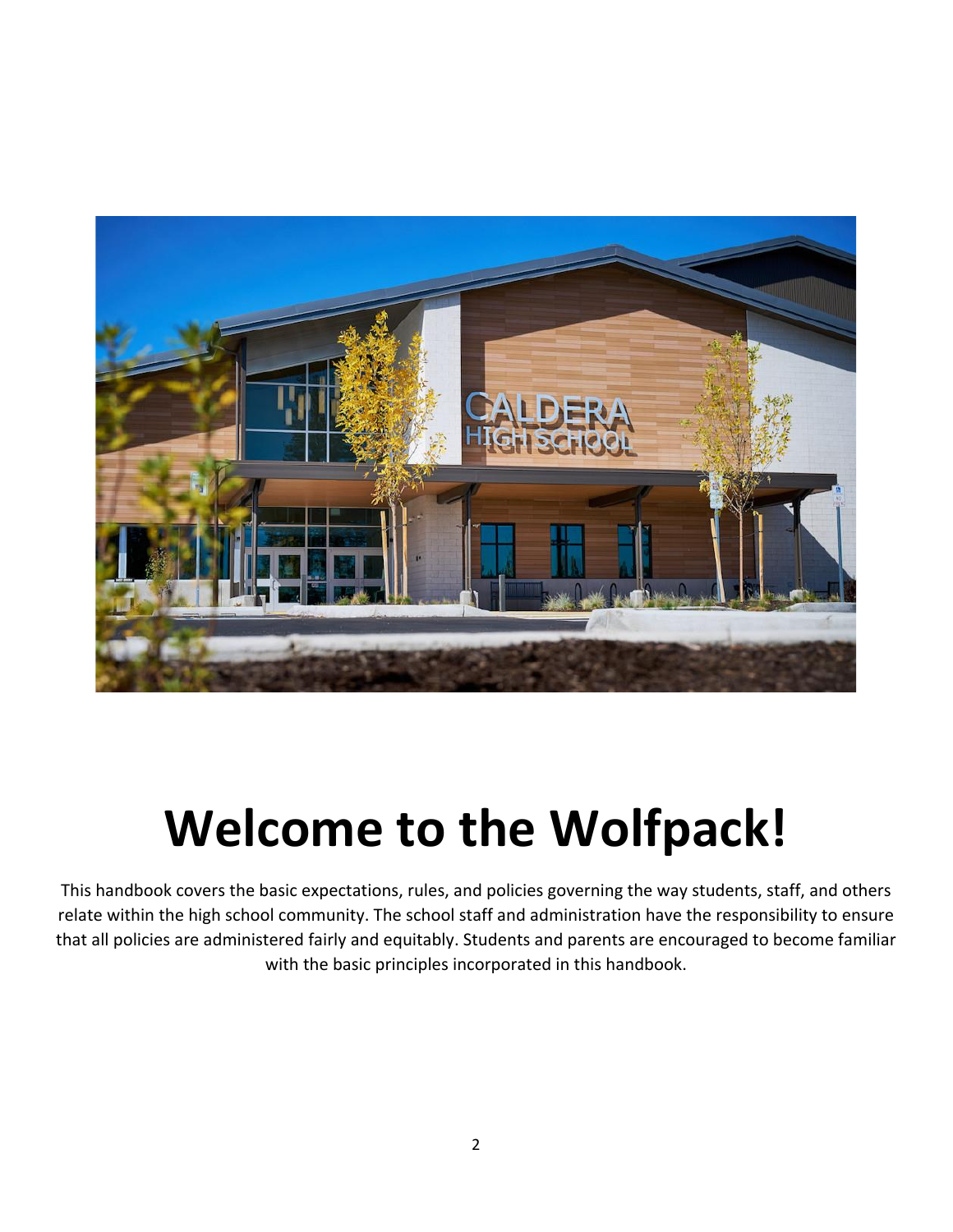# **Attendance Policies & Procedures**

<span id="page-2-0"></span>Good attendance is an early indicator of success at school. Below is a list of CHS polices and procedures for parents and students to follow.

- To report an absence, contact our 24-hour attendance line at **(541) 355-5016**.
- Parents have 48 hours to clear an unexcused absence with the attendance office.
- Students who leave campus during the school day are required to check out with the attendance office.
- Students returning to campus during the school day are required to check in with the attendance office.
- Pre-arranged absences may be made for non-illness or emergency absences, such as a dentist appointment.
- Families are encouraged to schedule vacation/appointments outside of instructional time.

The table below describes some common examples of excused and unexcused absences:

| <b>Excused Absences</b>                    | <b>Unexcused Absences</b>              |
|--------------------------------------------|----------------------------------------|
| <b>Student Illness</b>                     | <b>Cutting Class</b>                   |
| <b>Mandated Isolation Periods</b>          | Overslept                              |
| Family illness or medical emergency        | Missed bus                             |
| Bereavement                                | Leaving campus without checking out    |
| Religious Holiday                          | Arriving tardy and not attending class |
| Participation is school sponsored activity | Left class early without permission    |
| <b>School Suspension</b>                   | Something better than class came up    |
| Pre-arranged vacation                      | <b>Extended bathroom breaks</b>        |

#### **Attendance related to athletics & school-sponsored activities**

In order to participate in practice, contests or after-school activities students are required to attend classes for the full day. Failure to do so will result in forfeiture of that day's participation.

#### **Unexcused Absences**

Students who attend school regularly are more likely to have success in school, graduate on time, and positively reflect on their high school experience. Parents have 48 hours to clear an unexcused absence with the attendance office. Students more than 10 minutes late to class without an excused note, will be marked with an unexcused absence. Please reference the [Actions and Consequences](#page-5-0) section of this handbook for disciplinary actions regarding unexcused absences.

#### **Contacting Students During the School Day**

If a parent or guardian needs to contact their student, please call the attendance office at **(541) 355-5016**.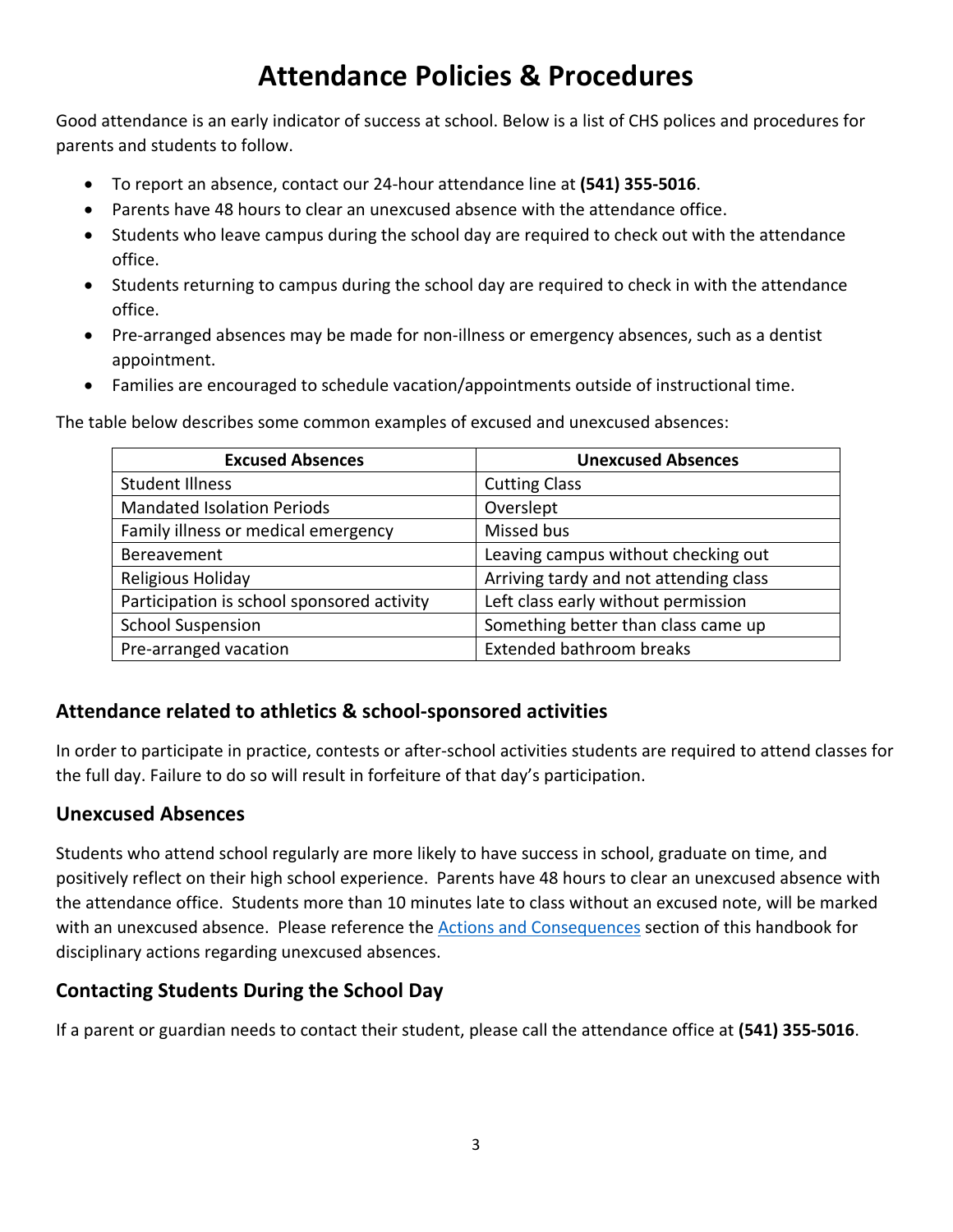#### **Makeup Work**

It is the student's responsibility to understand what was missed and how to make up work when they are absent. Teachers and staff are eager to help students be successful, but students must take ownership for their learning experience at Caldera. Prior to returning to school, students should:

- 1. Check Canvas to know what they missed.
- 2. Follow along remotely when possible.
- 3. Initiate conversation with teacher (via email) to develop a plan to make up work when they return to in-person school.

Make up tests and extensions will only be considered if the absence(s) is excused.

# **General School Policies**

#### <span id="page-3-0"></span>**Athletic Facilities**

The athletic facilities, including the weight room, cardio room, stadium, outdoor fields, and gym, are closed during the school day unless being used for school related activities with adult supervision.

#### **Cell Phones**

To maintain the integrity of an academic environment students are not permitted to access their cell phones during class time without teacher permission. Cell phones should be turned off or silenced and placed in a backpack or classroom holder to limit distractions ("off & away"). During class time students are not allowed to use cell phones in the hallways or common areas unless they have an open period and are in the designated areas (see [Open Periods\)](#page-4-1). Students can freely access their cell phones before and after school, during passing periods, and at lunch time. See [Actions and Consequences](#page-5-0) for behavior relating to the cell phone policy.

#### **Community Neighbors**

Students are expected to respect the local neighborhood that surrounds our campus, and be good stewards of our local community! Students shall not litter, loiter, trespass or be a nuisance to our neighbors.

#### **Dress and Grooming**

The Bend-La Pine School District has a dress and grooming policy designed to provide a quality education in a safe, secure and orderly environment. Students at CHS are expected to dress appropriately for school. For safety reasons, shoes must be worn at all times. Students will be asked to change if their clothing displays drugs, alcohol, illegal/derogatory acts or statements or has been deemed otherwise inappropriate. Caldera High School's dress code is in accordance with district regulation: [JFCA-AR: Student Code of Dress](https://www.bend.k12.or.us/application/files/2815/3756/6235/Dress_Code.pdf)

#### **Single Use Restrooms**

The single use restrooms are for students, staff, and visitors. Occupancy must be limited to one occupant at a time and is for bathroom related use only.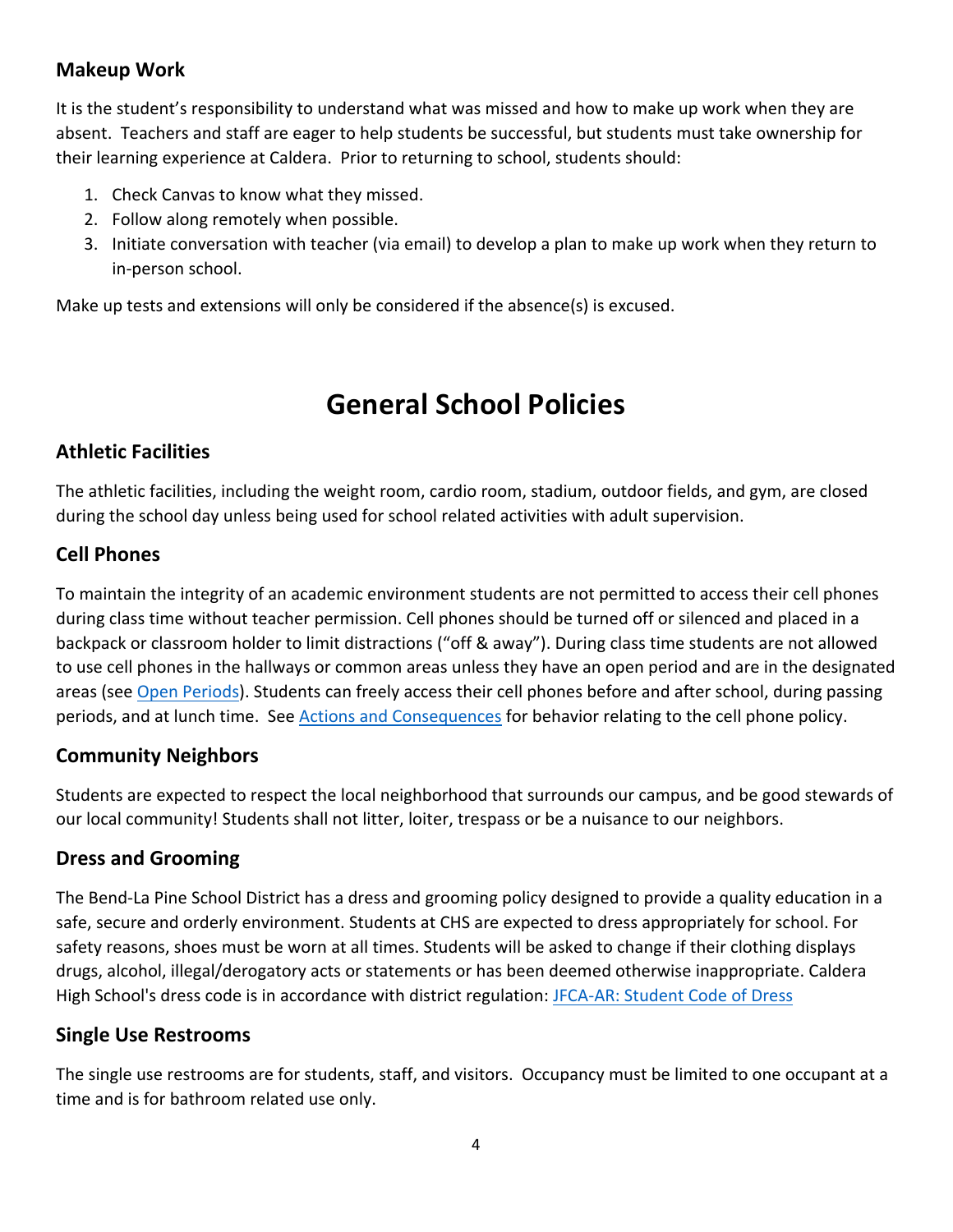#### **Hall Passes**

Students should carry a hall pass with them during class time. Hall passes will not be granted during the first and last ten minutes of class.

#### <span id="page-4-1"></span>**Open Periods**

If a student has an open period (no scheduled class) they can assemble in the commons to study or leave campus. Students opting to stay in the building should be quiet and respectful of classes in session. Students are not allowed to roam campus or linger in the hallways. Once a student leaves campus during an open period, they are not permitted to return until after school. Students contributing to disruptive behavior will be escorted out of the building and possibly face further disciplinary actions.

#### **On Campus at Lunch**

Students are encouraged to stay on campus during lunch. The commons, learning stairs, outdoor patios, and break out rooms, are all open to students during lunch. Students are not permitted on the athletics fields, in locker rooms, or in unsupervised classrooms during lunch.

#### **Off Campus at Lunch**

Caldera has an open campus during lunch for all grades. Students are expected to be good neighbors to our community and to return to school on time. All students returning from off campus lunch need to re-enter the building via the student west entrance. Administration reserves the right to remove this privilege if it becomes a barrier to academic progress or behavior concerns.

# **Student Management**

#### <span id="page-4-0"></span>**CHS Behavior Response Philosophy**

Caldera High School strives to create a safe and positive community for students to learn and grow, so when complications occur CHS acts swiftly and appropriately.

#### **We believe:**

- Teens know the difference between right and wrong, especially when they have been taught and reminded of appropriate choices while in school.
- Schools should partner with families while using logical consequences to student actions with the goals of changed behavior at school and strengthened character for life.
- Caldera Staff, Support Staff, Teachers, and Administration believe that a 'one size fits all' approach to discipline can interfere with a student's ability to learn from their mistakes, and will do their best to personalize discipline when appropriate. They will work with individuals on an as-needed basis using Restorative Justice techniques.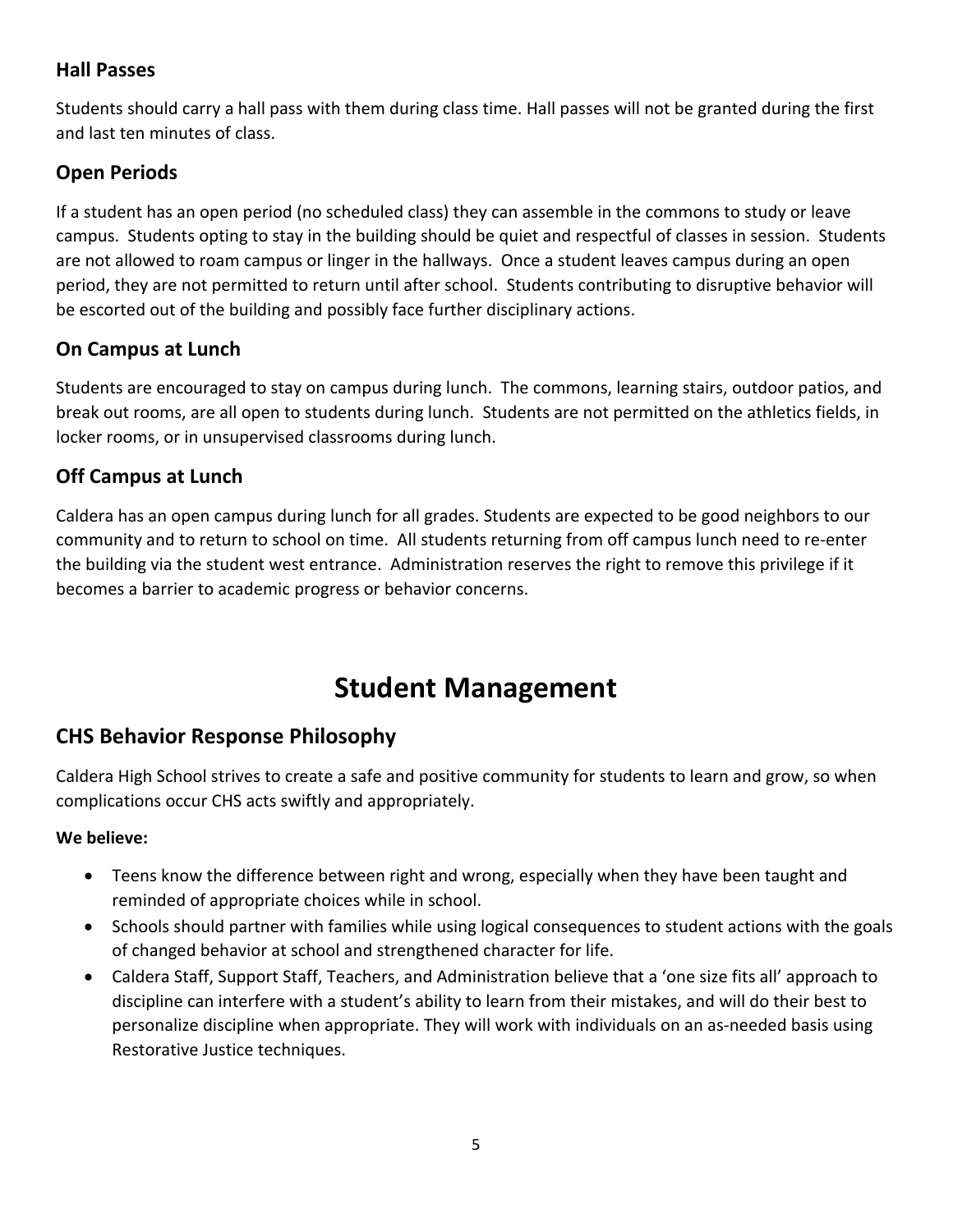#### **General School Response**

**Loss of Privilege:** Attendance at school events (games, dances, etc.), or off-campus at lunch.

**Campus Community Service:** Work with the custodians around CHS after school.

**Lunch Detention:** Students eat lunch in supervised assigned area away from peer groups for one or more days.

**School Improvement Time (SIT):** Students are assigned a 90-minute study/community service time after school on Wednesdays from 2:00 pm to 3:30 pm.

**In-School Suspension (ISS):** From one period to multiple days of out-of-class, but in-school suspension.

**Home Suspension:** Removal from school and all school activities between one and ten days.

**Expulsion:** Up to a calendar year. Student is not allowed to attend any BLP school events. A due process procedure is in place for these students and can be explained in detail to families by CHS Administration.

### **Actions and Consequences**

<span id="page-5-0"></span>Below is a partial list, in alphabetical order, of conduct in violation of school policy and the associated school response. CHS sees these as both logical outcomes of poor choices as well as levers to change behaviors. In order to partner with parents for their student, parents will be notified of a student's action and the schoolissued consequence - most of these are also violations of the Athletic Contract, and will be addressed as such.

#### **Academic Dishonesty**

Includes plagiarism, cheating, sharing, copying, along with any other academic dishonesty. Academically dishonesty infractions are tracked and accumulative; meaning cheating in one class, then another, would result in a level 2 consequence. For further explanation and detail, please reference the [CHS Academic](https://docs.google.com/document/d/1Nj2HkNavvjuSuIyHf3-dxW4Bo0GrWvpeig6VEIM36rU/edit?usp=sharing)  [Honesty Policy.](https://docs.google.com/document/d/1Nj2HkNavvjuSuIyHf3-dxW4Bo0GrWvpeig6VEIM36rU/edit?usp=sharing)

- 1. Student receives a ZERO on the assignment/test. Parents contacted. Detention and/or campus community service. Teacher may provide alternative assignment/test or allow a retake.
- 2. Student receives a ZERO on the assignment/test with no option to make up. Student may receive one letter grade drop in class. Parents contacted. Detention, campus community service, and/or ISS.
- 3. Student receives a ZERO on the assignment/test AND a failing grade in the class. Parents contacted. Detention, campus community service, and/or ISS. Student no longer qualifies for honors diploma.

#### **Arson**

Arson, setting off a false alarm, bomb threat, or a real or imitation explosive device.

1. Restitution, suspension, potential expulsion. School resource officer (SRO) contacted.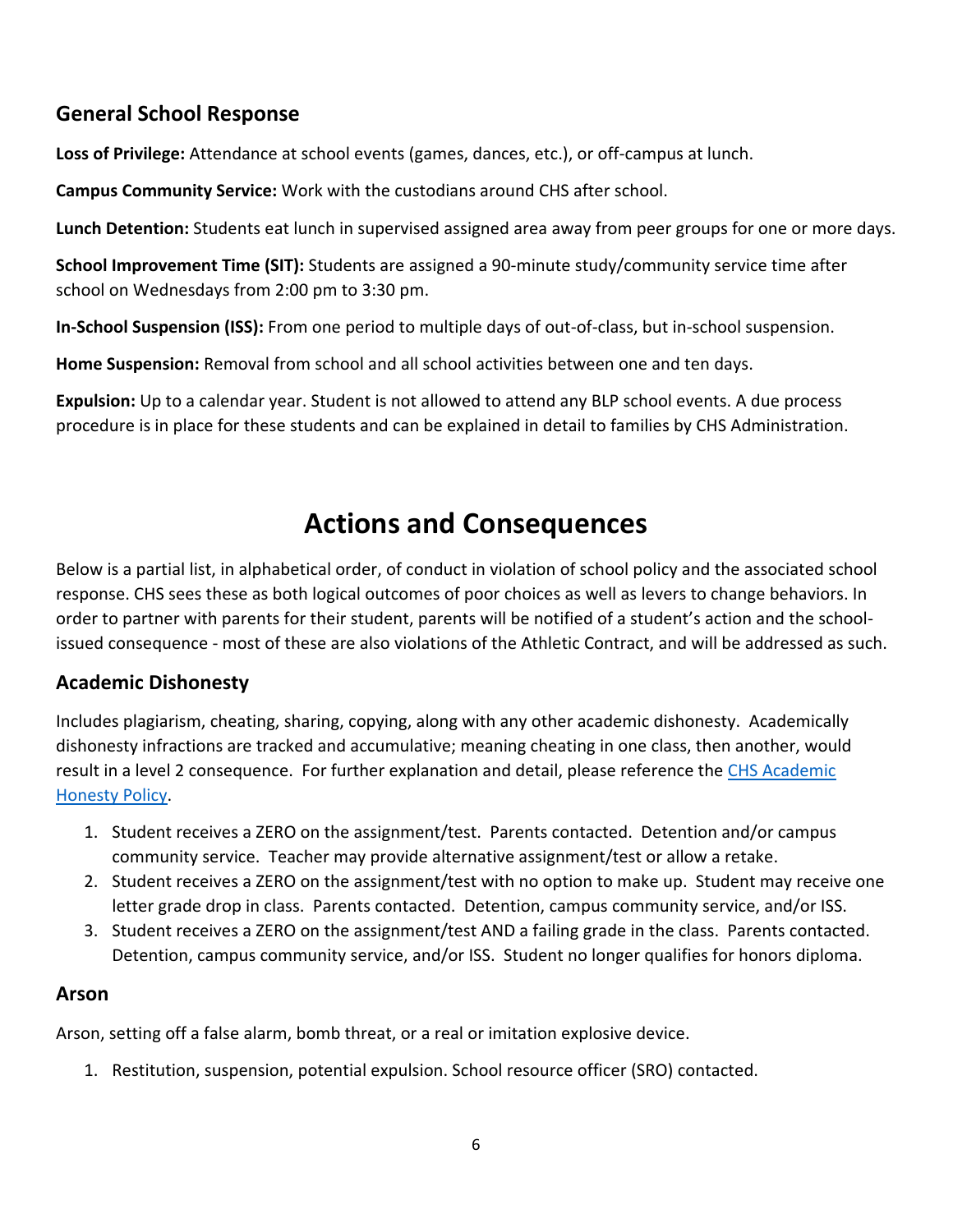#### **Assault**

A willful attempt or threat to inflict injury upon another person, when the other does not wish to engage in the confrontation. This may be, but is not limited to, physical contact. Provocative speech can result in the same consequences.

- 1. Parent meeting, detention, and/or suspension. School resource officer (SRO) may be contacted.
- 2. Detention and suspension up to 10 days. Possible disciplinary hearing. School resource officer (SRO) contacted.
- 3. Assault of staff: School resource officer (SRO) contacted. Detention and suspension. Disciplinary hearing and possible expulsion.

#### **Bicycles, Skateboards, etc.**

Bicycles and skateboards are not allowed to be ridden in school and they must be stored during school hours.

1. May be confiscated if used in school and returned to student or parent. Detention may be assigned.

#### **Breathalyzer Tests**

CHS may breathalyze any person at a school-sponsored event or during school hours.

#### **Busses**

School District #1 school bus discipline policy can be found the District website or by clicking [HERE.](https://www.bend.k12.or.us/application/files/9914/5279/2787/EEACC-AP_-_final_1.18.13.pdf) Students are under the authority of the bus driver, and accountable to the school they attend for any consequences for misbehavior.

#### **Cell Phones**

If a student does not adhere to our cell phone policy the following consequences will apply:

- 1. **1st offense:** the phone will be confiscated and returned to the student at the end of the school day. The student will be reminded of our expectations and a parent email will be sent home
- 2. **2nd offense:** the phone will be confiscated and returned to the student at the end of the school day. Lunch detention will be assigned. The student will be reminded of our expectations and a parent will be notified
- 3. **3rd offense:** the phone will be confiscated and returned to a parent or guardian at the end of the school day. "SIT Time" and a mandatory student/parent meeting will be required
- 4. **4th offense:** a student/parent meeting will be required to discuss other potential solutions and consequences

#### **Detention Flow Chart**

Missing assigned detention will result in the following actions:

- 1. Miss 1 lunch detention will result in an additional lunch detention.
- 2. Miss 3 accumulative lunch detentions, student being assigned 1 SIT Time Detention.
- 3. Miss SIT Time detention, student will be assigned ISS.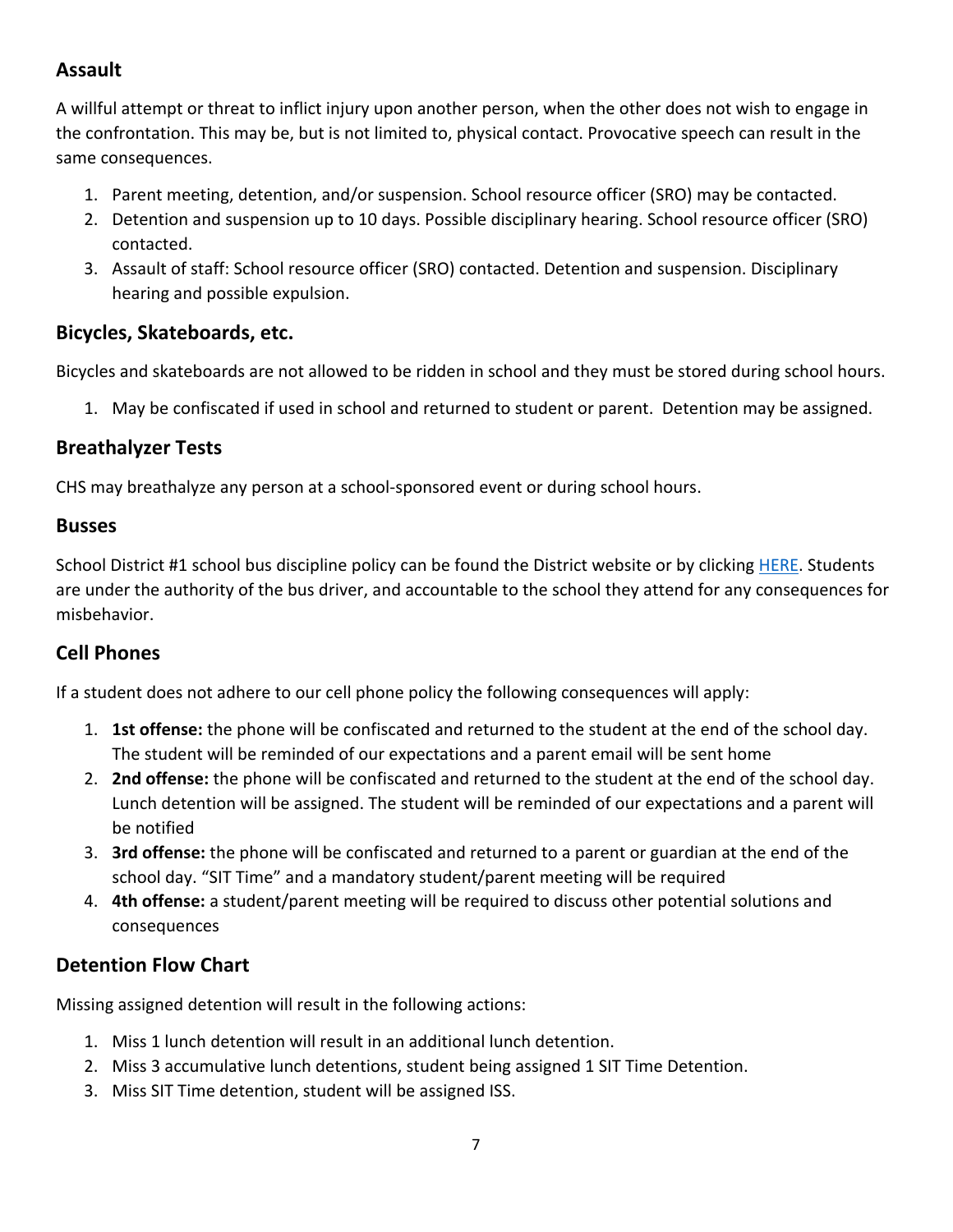#### **Drugs, Paraphernalia, Tobacco & Alcohol**

This is a behavioral as well as a health concern. All violations will be mandatory meetings with a Student Support Counselor.

#### **Tobacco/Nicotine**

1. Detention and/or suspension. School resource officer (SRO) contacted.

#### **All Other Drugs**

- 1. Detention and/or suspension. School resource officer (SRO) contacted.
- 2. Detention and/or suspension. School resource officer (SRO) contacted. Potential disciplinary hearing and expulsion.
- 3. Distribution or Selling: Detention and/or suspension. School resource officer (SRO) contacted. Potential disciplinary hearing and expulsion.

#### **Fighting**

Mutual combat with 2 or more individuals engaged.

- 1. ISS and/or suspension. Possible disciplinary hearing
- 2. Suspension. Potential disciplinary hearing and expulsion

#### **Forging/Falsifying a School Document, Phone Call or Note**

1. Detention and/or suspension.

#### **Harassment, Bullying, Discrimination, Threatening, Sexual Harassment**

This rule applies to school related cyber or social media related content, as well as any behaviors that contribute to an unsafe environment for students or staff.

1. A school investigation will take place and appropriate disciplinary action taken, which may include suspension or expulsion.

#### **Hazing or Initiation of Other Students**

Any form of hazing or initiation will not be tolerated at CHS or at school-sponsored activities.

- 1. Parent conference. Suspension. School resource officer (SRO) contacted.
- 2. Suspended pending disciplinary hearing, or expulsion.

#### **Search and Seizure**

If school officials have a reasonable suspicion that a search will produce evidence that a student has, or is in the process of a violation of school policies, a search of a student, their possessions, cell phone, lockers, and vehicle (parked on campus) will be conducted. Appropriate disciplinary action will be taken by the administration.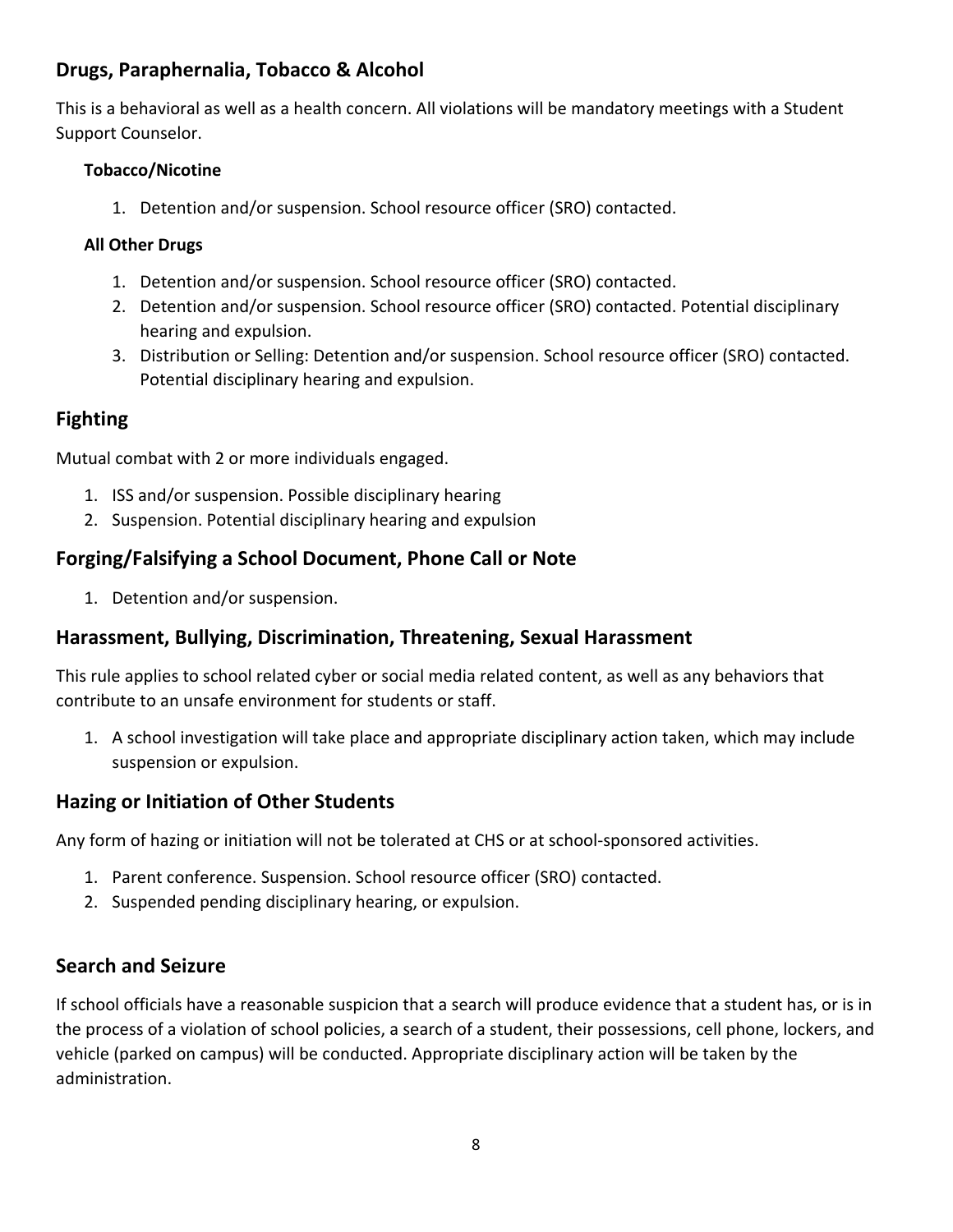#### **Swearing and Vulgarity Language**

- 1. In conversation: Verbal reprimand. Potentially referred to administration.
- 2. Toward another student: Refer to Administration. Detention, possible suspension.
- 3. Toward staff: Detention and/or suspension. Multiple offenses: Suspension and potential removal from class.

#### **Theft**

- 1. **Minor (under \$50 total value):** 1 to 3-day suspension. Disciplinary hearing may be held. Restitution. School resource officer (SRO) contacted.
- 2. **Major (over \$51 total value):** Minimum 3-day suspension, up to 10 days. 2. Disciplinary hearing may be held. Restitution. School resource officer (SRO) may cite.

#### **Tardiness**

10 or more minutes late will be considered an unexcused absence.

- 1. **Classroom tardy 1-4:** the classroom teacher will issue a warning to the student; teacher may contact home.
- 2. **Classroom tardy #5-6:** the classroom teacher will contact the attendance office; lunch detention will be assigned and parents notified.
- 3. **Classroom tardy #7-8:** the classroom teacher will contact the attendance office, SIT time will be assigned and parents will be notified.
- 4. **Classroom tardy 9+:** attendance office & administration will determine next steps.

#### **Unexcused Absence**

Each week our attendance team will run a report of students with one or more unexcused absences from the week before, and will respond accordingly:

- 5. **Unexcused absence #1:** the attendance office will issue a warning to the student, parents will be notified.
- 6. **Unexcused absences #2-3:** lunch detention will be assigned, parents will be notified.
- 7. **Unexcused absences #4-5:** SIT time will be assigned, parents will be notified.
- 8. **Unexcused absences #6:** ISS will be assigned, parents will be notified.
- 9. **Additional unexcused absences:** attendance office & administration will determine next steps.

#### **Unsafe or Obscene Behavior**

Intentional unsafe behavior that threatens/ endangers students or staff.

- 1. Detention and/or suspension. Parent contacted. May contact school resource officer (SRO).
- 2. Suspension or exclusion from events or areas. Parent and school resource officer (SRO) contacted.

#### **Vandalism**

Willful or malicious defacing or destruction of property.

1. Detention and/or suspension. Restitution. School resource officer (SRO) may be contacted.